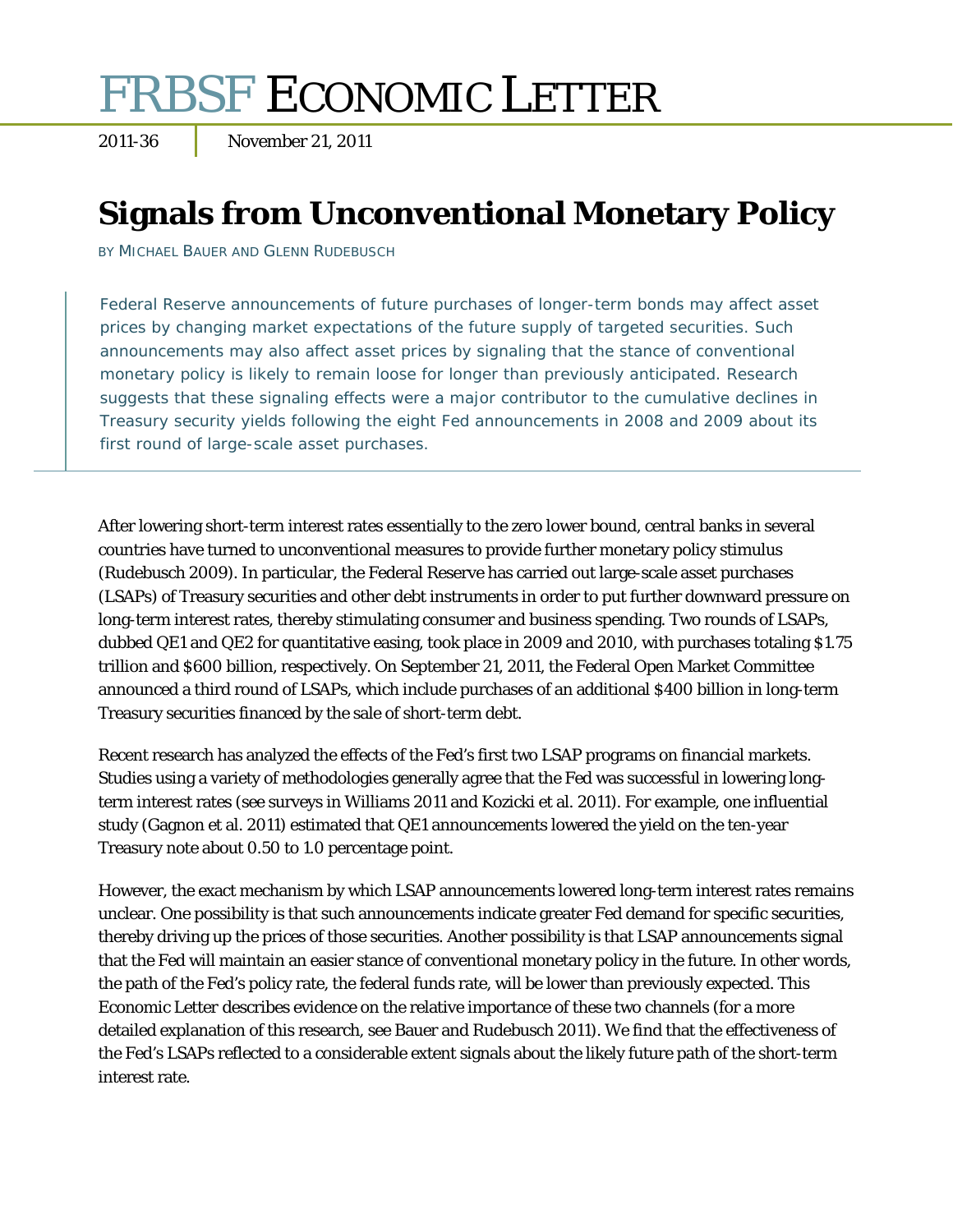### **Portfolio balance and signaling**

Long-term interest rates can be separated into two components: expectations of average future shortterm interest rates; and a premium that investors require for bearing the risk of a long-term bond investment, known as a term premium. In conventional finance models, neither of these components is affected by changes in the supply of bonds. In such models, changes in supply don't affect expectations of future monetary policy or the premium for interest rate risk.

Researchers have departed from conventional asset price models in two ways to explain the effects of LSAPs. First, they have considered what would happen if markets for different fixed income securities were largely segmented and different bonds were not perfect substitutes for each other. In such a case, shifts in demand or supply for a specific security could directly affect the price of that security. This *portfolio balance* channel assumes that investors are heterogeneous, that is, that different investors prefer different kinds of assets. In other words, they have what has been called preferred habitats. As a result, the markets for these different kinds of assets are at least partly separated. Consequently, a decrease in the supply of long-term bonds available to private investors leads to a lower interest rate because of a decrease in the term premium, which in addition to compensation for risk also captures imbalances in supply and demand.

Second, announcements of asset purchases may communicate more information than just the fact that the future supply of bonds will change. If that's the case, then the announcements can affect the expectations of market participants regarding future policy rates. For example, the announcements may signal that the central bank has changed its views on economic conditions or that its policy reactions or objectives have changed. In such a *signaling channel*, LSAP announcements will affect the expectations component of long-term interest rates. In the case of the Fed's LSAPs, market participants might have taken the announcements as signals that the Fed considered the economic situation worse than previously thought and that it would leave the policy rate near zero for longer than previously expected. Such a turn of events would decrease long-term interest rates by lowering average expectations of future short-term interest rates.

To understand the observed effects of LSAPs on financial markets, policymakers and researchers need to evaluate the relative importance of these two channels. Only a few studies have looked at this question. Notably, Gagnon and co-authors (2011) are skeptical about signaling and conclude that the portfolio balance channel probably explains most of the effects.

Here, we consider evidence based on responses in the interest rate futures market and movements in spreads between rates on different securities. We also use asset price models to separate changes in longterm interest rates into expectations and term-premium components. We use an event study methodology that follows Gagnon et al. (2011), in which the effects of a policy action are estimated by the changes in asset prices or interest rates over a tight window of time around its announcement. As long as a policy announcement is unexpected and markets incorporate the new information quickly, this methodology accurately captures the announcement's effects on financial markets. Most of the information about the QE1 asset purchases came from eight announcements: the initial announcement on November 25, 2008; Chairman Bernanke's speech on December 1, 2009; and six subsequent FOMC announcements. The total financial market effects of QE1 are estimated by the cumulative daily changes around these eight announcements.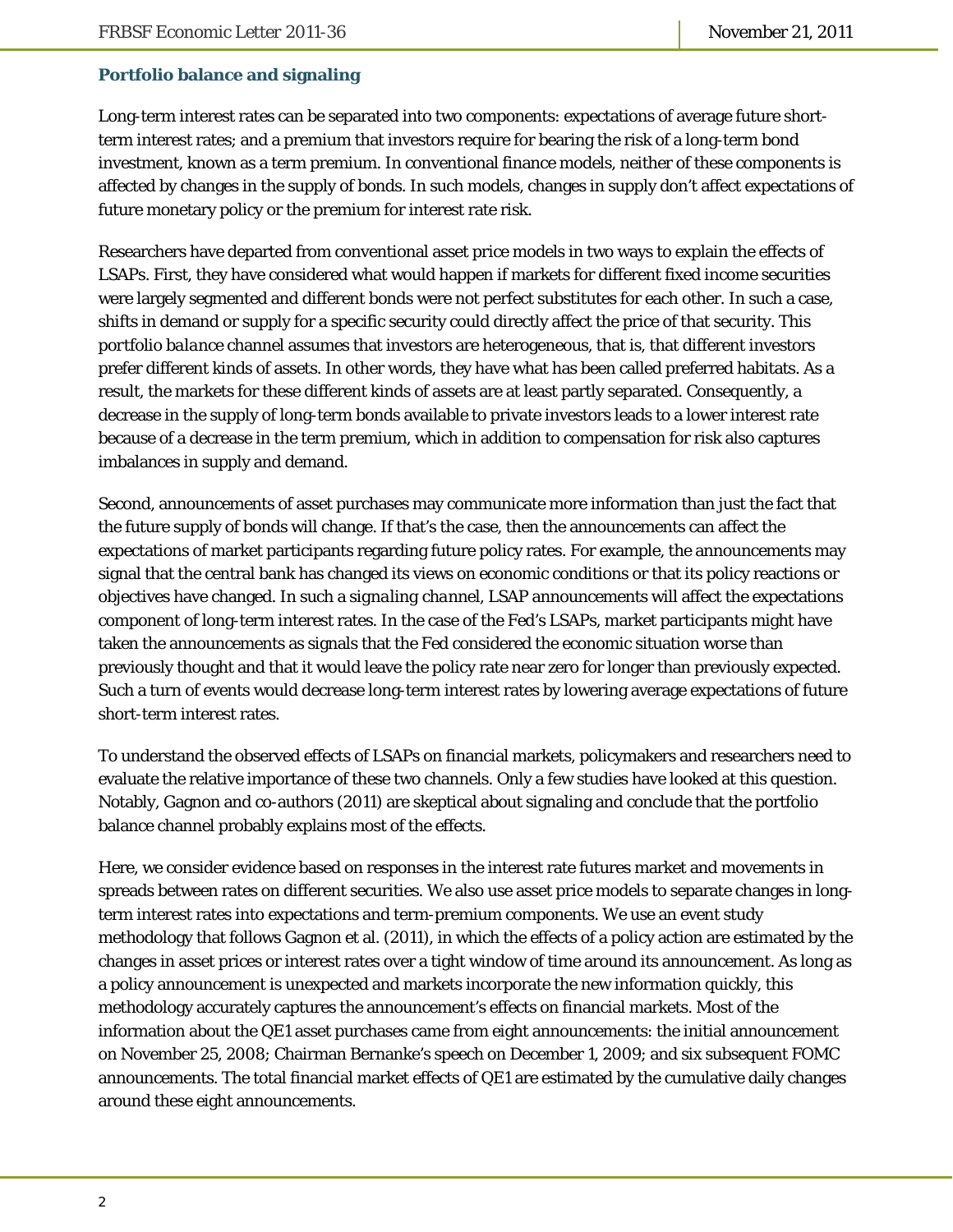#### **Changes in futures rates and spreads**

Information from money market futures can be used to estimate financial market expectations regarding monetary policy rates over short and medium horizons. By examining money market futures rates, one can construct a "futures-implied policy path." Like any interest rate, futures rates contain an expectations component and a term premium component. Because the term premium is probably small

for short maturities, changes in nearterm futures rates mostly reflect changes in expectations about monetary policy. Figure 1 shows how expectations about the path of policy changed on the day of the first LSAP announcement. The policy path shifted downward significantly at all horizons. Similarly, adding up the total response of futures rates following the eight QE1 announcements, market participants appeared to have significantly lowered their expectations about the future path of the federal funds rate.



It is also useful to compare interest rate movements of the Treasury

securities targeted by the LSAPs to movements in rates of other debt securities with the same risk characteristics and maturities, such as overnight interest swap (OIS) rates. Assuming that the portfolio balance channel only affects risk premiums in targeted securities, movements in OIS rates will reflect LSAP signaling effects. By contrast, movements in the spreads between Treasury security yields and OIS rates will reflect portfolio balance effects (Joyce et al. 2011). It turns out that Treasury yields and OIS rates responded very similarly to LSAP announcements, which supports a signaling channel for LSAPs. However, a definitive assessment requires a model that can separate out the responses of the two components of Treasury yields.

#### **Changes in expectations and risk premiums**

To separate the expectations and term premium components of yields, researchers typically use what is called a dynamic term structure model. Gagnon et al. (2011) use the output of a model known as Kim-Wright (see http://www.federalreserve.gov/econresdata/researchdata.htm) to estimate the relative importance of the signaling and portfolio balance channels. To ensure that the results from any single model are widely applicable, it is helpful to consider alternative model estimates. In Bauer and Rudebusch (2011), we estimate several different models. Here we present one set of estimates from our preferred model, known as the restricted risk prices model.

Figure 2 shows the way our preferred model separates out the cumulative decline in five-year and tenyear yields around the eight LSAP announcements, calculated as the sum of the eight daily changes. The total height of a bar corresponds to the cumulative change in yield as estimated by the model. These estimates differ from the actual yield changes because the model does not represent interest rates perfectly. The five-year yield cumulatively fell 0.97 percentage point and the ten-year yield 0.89 percentage point. Estimates from our preferred model imply that changes in expectations contributed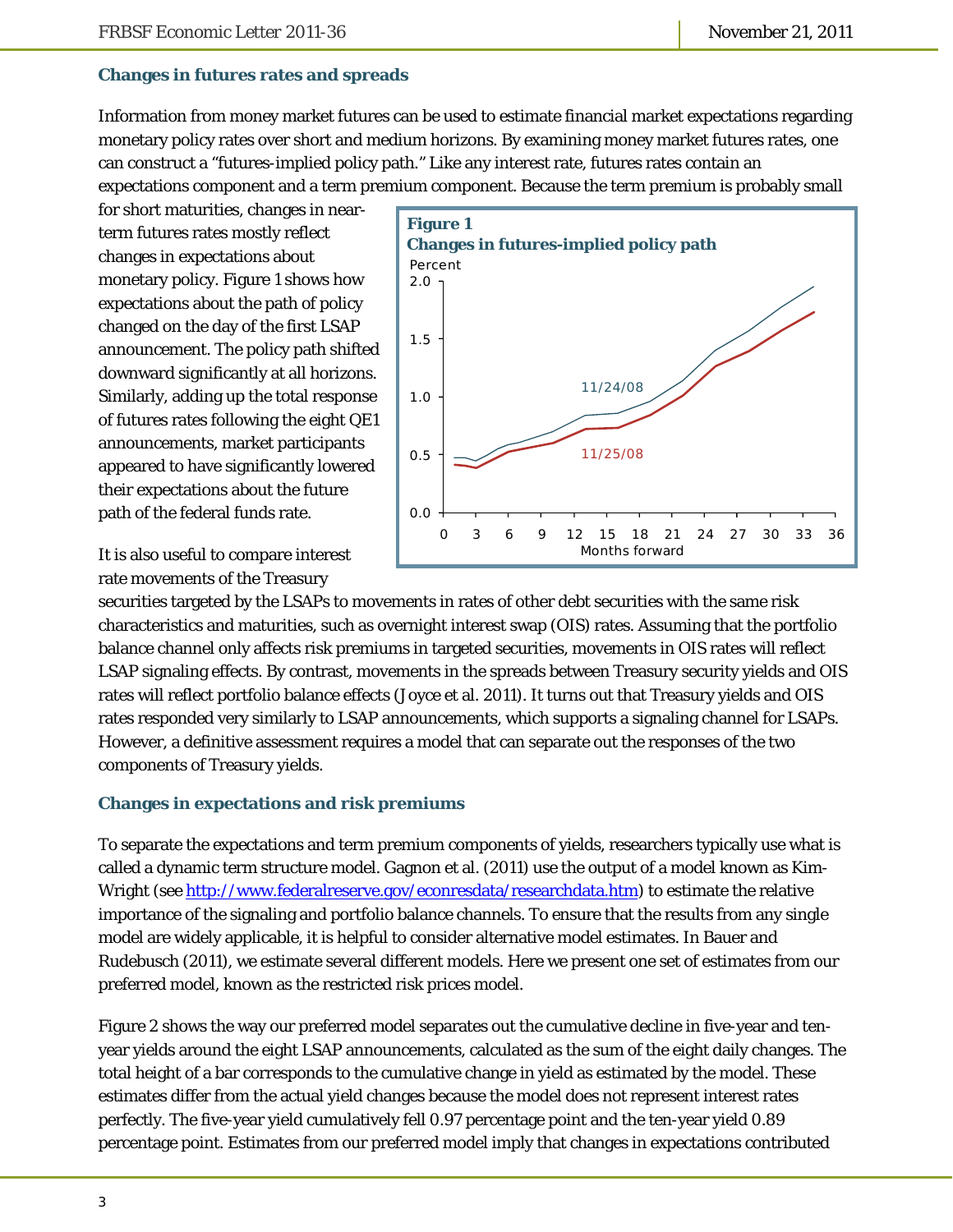significantly to the decreases in yields. Notably, we find the decrease in expectations for the average future federal funds rate accounted for more than 50% of the decrease in the fiveyear yield. Our estimates imply that changing expectations played a larger part than the Kim-Wright model suggests.

Figure 3 shows how changing expectations about monetary policy affected forward interest rates. Forward rates are the rates that can be contracted today for an overnight loan to be made in the future. They therefore reflect expectations about the future value of the federal funds rate plus a term premium. The blue line shows the cumulative changes in model-generated forward rates following the eight LSAP announcements. The red line shows the cumulative change in the expectations component, that is, the response of the expected future path of monetary policy to the LSAP announcements. The graph shows that changes in expectations explained all of the changes in forward rates at very short horizons and a significant share of changes at longer horizons. Thus, the signaling effects were sizeable, with





expectations of future policy rates at horizons of one to two years down by about 0.60 percentage point.

These results include potentially large statistical uncertainty. To account for this uncertainty, we construct a range around our estimates. The dashed lines in Figure 3 represent 95% confidence intervals around the estimated changes in policy expectations, which represent the range that we are 95% confident contains the true changes. According to our model, the data are consistent with the view that changes in medium-term policy expectations account for around 50% of the cumulative yield response following LSAP announcements.

#### **Conclusion**

The Federal Reserve's 2008 and 2009 LSAP announcements had significant and sizeable effects on interest rates, not only by directly changing the supply of Treasury securities, but also in all likelihood by affecting market expectations of future policy rates. In other words, the announcements affected rates through both a portfolio balance channel and a signaling channel. The relative contributions of the two